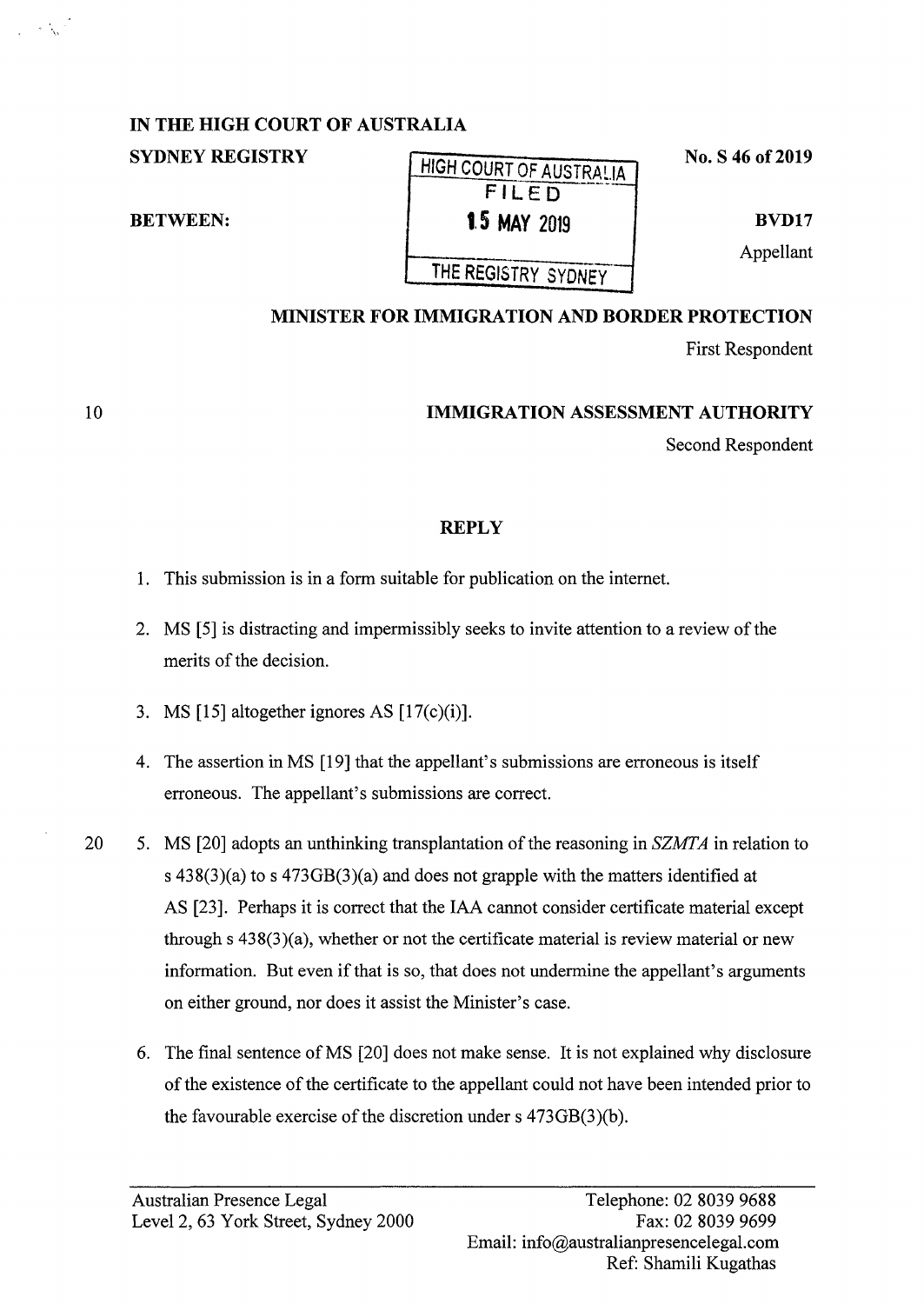- 7. The materiality submission in MS [21] is misconceived. The materiality of the error is shown in the possibility of the appellant having advanced submissions **in** favour of a possible exercise of s 473GB(3)(b), which if exercised, would have disclosed the supposed omission from the brother's protection visa file.
- 8. As to MS [30], it is correct that s 473EA did not extend to require the IAA to give reasons for procedural decisions made along the way, but the Minister's suggested consequence does not follow for the reasons set out in AS [52]-[58].
- 9. MS [33], alleging a misconception by the appellant, is itself misconceived. A decision-maker is ordinarily bound by  $-$  and confined to  $-$  the reasons given for the 10 decision in question, whether or not given pursuant to an obligation.<sup>1</sup>
	- 10. MS [34] is tendentious. It presumes an answer favourable to the Minister on a point it disputes and does not assist the Court in any way.
	- 11. MS [37] is misconceived. First, the Minister can be expected to take care in drafting the certificate, and secondly, the IAA can be expected to take care in how it discloses to an applicant the existence of a certificate. But in any event, it is hard to see why this observation affects the resolution of this appeal. In any event, the fact that the appellant's brother made a protection visa application (which is disclosed by the certificate) is not confidential – he is in Australia on a protection visa, which is a matter of public record.
- 20 12. MS [39]-[46] are misdirected. The appellant's submissions show that in relation to the reasoning regarding the supposed omission from the brother's protection visa file, the analysis was not all one way, and that the appellant might have been in a position to advance information to better inform the IAA in the performance of the review function. The fact that the IAA held other concerns about the appellant's case is irrelevant – those other concerns might have been diminished if it had not reasoned in the manner that it did in relation to the supposed omission from the brother's protection visa file.

-2-

<sup>&</sup>lt;sup>1</sup> East Melbourne Group v Minister for Planning (2008) 23 VR 605, [308]-[310] (Ashley and Redlich JJA) and the cases there cited.